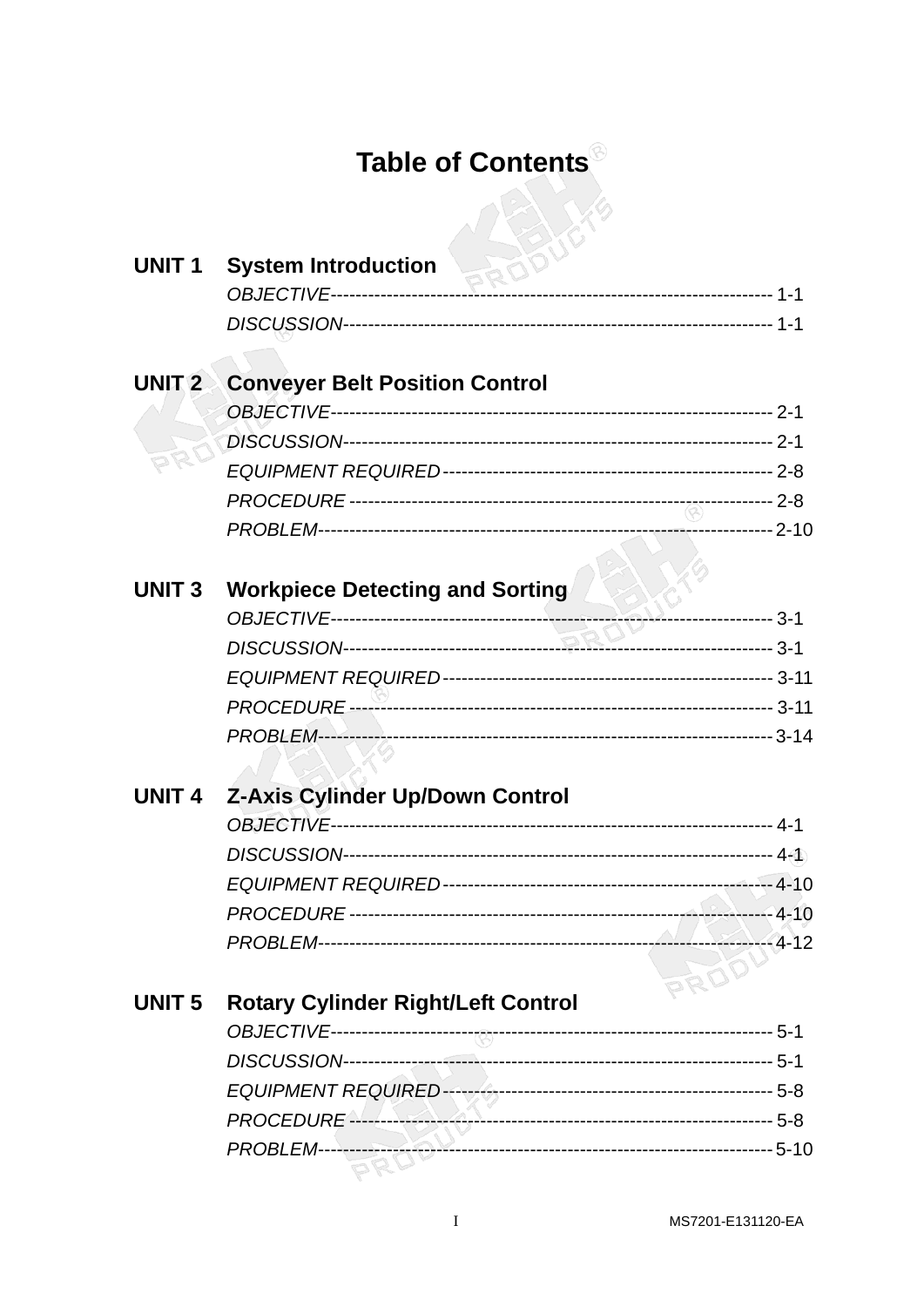| <b>UNIT 6</b>     | <b>Vacuum Generator Control</b>                |          |
|-------------------|------------------------------------------------|----------|
|                   |                                                |          |
|                   |                                                |          |
|                   | EQUIPMENT REQUIRED                             |          |
|                   |                                                |          |
|                   |                                                |          |
|                   |                                                |          |
| UNIT <sub>7</sub> | <b>Slide Table Position Control</b>            |          |
|                   |                                                |          |
|                   |                                                |          |
|                   |                                                |          |
|                   |                                                |          |
|                   |                                                |          |
|                   |                                                |          |
| <b>UNIT 8</b>     | <b>3-Axis Pick &amp; Place Robot Control</b>   |          |
|                   |                                                |          |
|                   |                                                |          |
|                   |                                                |          |
|                   |                                                |          |
|                   |                                                |          |
|                   |                                                |          |
| <b>UNIT 9</b>     | <b>Picking and Placing on Conveyer Belt</b>    |          |
|                   |                                                |          |
|                   |                                                |          |
|                   |                                                |          |
|                   |                                                |          |
|                   |                                                |          |
|                   |                                                |          |
|                   | <b>UNIT 10 Storing Workpieces Sequentially</b> |          |
|                   |                                                | --- 10-1 |
|                   |                                                |          |
|                   |                                                |          |
|                   |                                                |          |
|                   |                                                |          |
|                   |                                                |          |
|                   |                                                |          |
|                   |                                                |          |